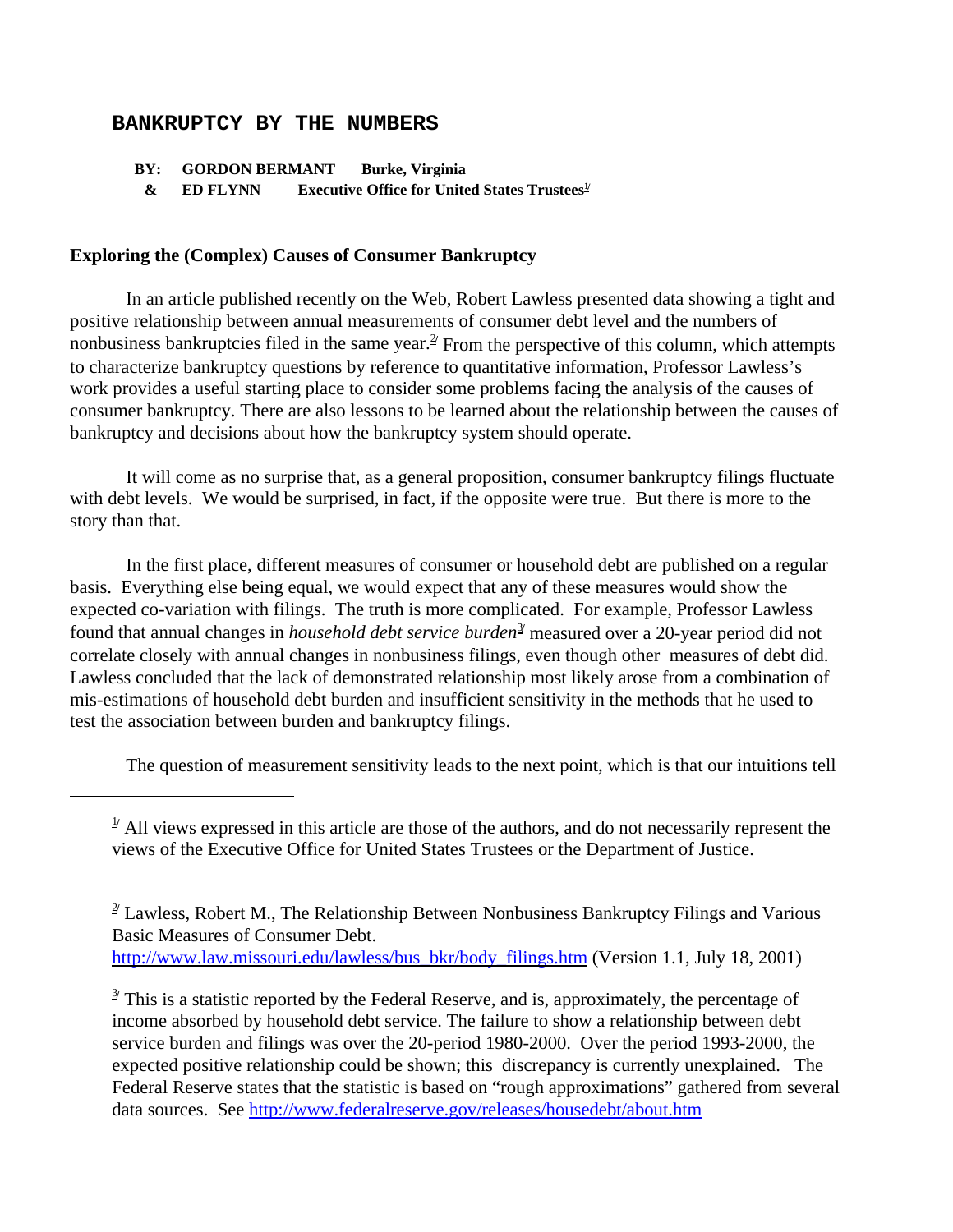Bankruptcy by the Numbers, Page 2

us that increases in debt level should be a cause of increased filings. That means that the debt levels should grow *before* their effects show up in the filings. We should expect the tightest relationships between the two factors to occur when debt levels reported for one year are compared to filing levels of the following year, or even the year after that. Using such offsets is often referred to as *lagging* one variable behind the other.

When bankruptcy filings were lagged one year behind debt service burden over the years 1981- 1999, a reasonably clear positive relationship emerged.<sup>4</sup> The author of that study, Kim Kowalewski of the Congressional Budget Office, concluded that "[g]rowth in the filing rate tends to increase (or decrease) in the year following a greater (or smaller) increase in the debt-service burden. In particular, the slowdown in the rate's growth during the past few years [late 1990's] corresponds to smaller increases in the debt-service burden."<sup>5/</sup>

We can get yet a closer view of relations between debt levels and filing levels by comparing *percentage changes* in both factors and lagging the bankruptcy numbers behind the debt level numbers. Figure 1 demonstrates a tight relationship between changes in consumer debt levels (not debt service burdens) and filing levels lagged by two years. The relationship is shown over a 30-year period. $\frac{6}{7}$ 



**Figure 1**

5**/** Id., at 9.

<sup>4</sup>**/** Kowalewski, Kim, Personal Bankruptcy: A Literature Review. Congressional Budget Office, September 2000. Page 10. This paper contains a very thoughtful analysis of the causes of consumer bankruptcy and how different views about them affect policy preferences.

<sup>&</sup>lt;sup>9</sup> See Flynn, Ed., and Bermant, Gordon, "On the Evidence of These Numbers:" Why Consumers File for Bankruptcy. ABIJ, April 2000, page 22, for an earlier discussion of the significance of this graph.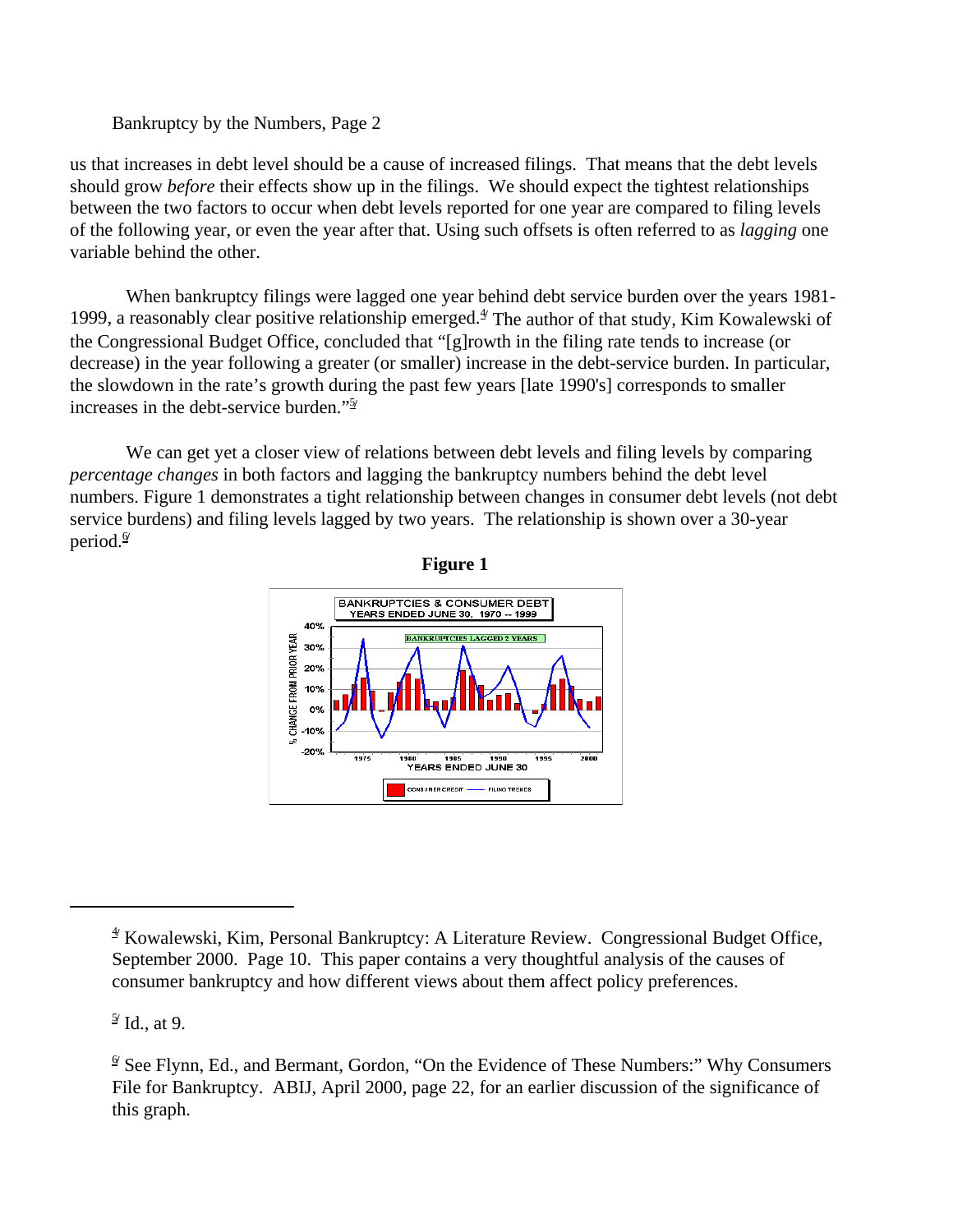In sum, in spite of problems of data availability and methods for measuring the relationship between debt levels and filing levels, the conclusion that the two are causally related is supported by objective analysis as well as common sense. But that conclusion still cannot be the end of the story, for two reasons. First, we know that many consumers with large debts do not file for bankruptcy and that some consumers with low debts do file, so there must be more to the causes of filing, or not filing, than debt. Second, accepting that high consumer debt tends to produce bankruptcy provides an insufficient foundation for answering bankruptcy policy questions. We consider each of these reasons briefly.

The relatively tight connection between debt levels and bankruptcy rates only moves our search for answers one step back, for now we must inquire about the causes of high debt levels. There are many candidates: marital break-up, job loss, illness, for example. Increases in the availability of credit is another factor often cited. In addition, some have argued that a decline in moral standards (phrased as a reduction in shame or stigma associated with debt and bankruptcy) has produced both debt and bankruptcy growth. $\frac{\pi}{2}$ 

There are also candidates for causes of variations in bankruptcy filing rates that would not necessarily affect debt levels. These can arise with the law itself, including, for example differences between states in their exemption levels and wage garnishment laws, as well as the provisions of the 1978 Act and subsequent amendments that have been called more-or-less "debtor friendly." And of course, there are provisions of new legislation pending at the instant under H.R. 333 that are intended to affect both filing rates and choice of chapter by consumers. Taken all together, this list creates an almost impenetrable network of interconnected factors that are plausible causes of (or reasons for) a consumer's decision to file.

 Efforts to discern the effect of divorce on bankruptcy filings is illustrative One study concluded that divorce rates partially predicted consumer filing rates. The authors of the study interpreted the relationship using two different theories. One theory was that divorces cause bankruptcy because the dissolution of the household produces financial distress. The second theory was that divorce and bankruptcy are both examples of breaking promises, and that an increase in promise breaking "across the board" has produced the increases in both divorces and bankruptcy filings. Although the authors of the study chose to emphasize the second theory over the first, they acknowledged that their data, standing alone, could not support their choice.<sup>8</sup> This interpretive problem holds for all studies that attempt to assess the effect of changes in shame or stigma on

<sup>7</sup>**/** Buckley, F.H., and Brinig, Margaret F., The Bankruptcy Puzzle. 27 J. Legal Stud. 187, 201- 202, 205 (1998). See Kowalewski, supra n. 4, for a review of the different positions taken on this topic.